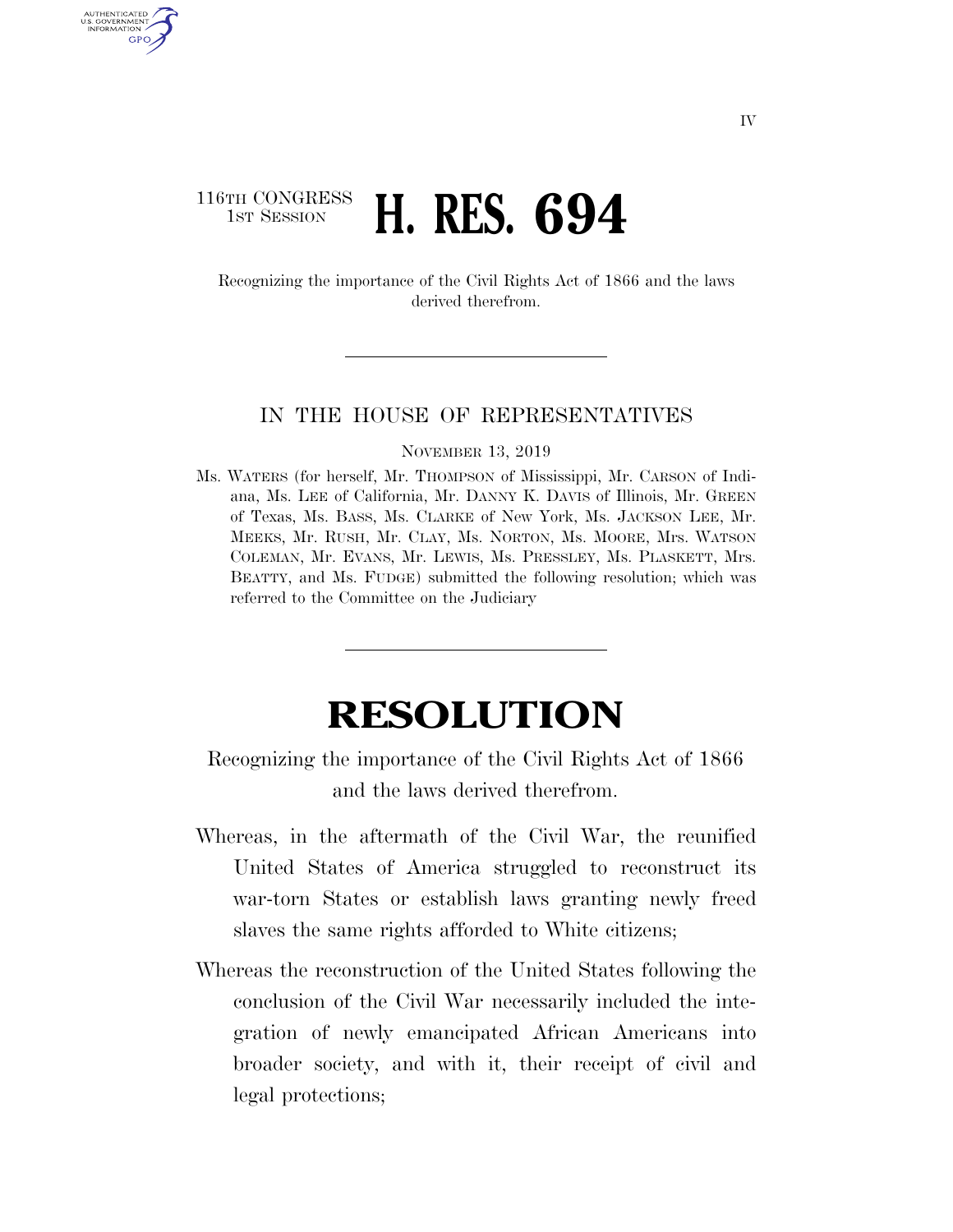- Whereas, as a response to the uncertain and unequal status of newly freed slaves, the 13th Amendment to the Constitution was ratified by the States on December 6, 1865, formally abolishing slavery ''within the United States, or any place subject to their jurisdiction'';
- Whereas, on April 9, 1866, Congress overrode a Presidential veto to enact the Civil Rights Act of 1866, a law written to protect and clarify the newly bestowed rights of persons of African descent;
- Whereas the Civil Rights Act of 1866 declared that all persons born in the United States are entitled to be citizens, without regard to race, color, or previous condition of slavery or involuntary servitude;
- Whereas the Civil Rights Act of 1866 was enacted to accomplish three primary objectives: to establish that all persons born in the United States were to be considered citizens, to clearly define the rights guaranteed by American citizenship, and to make it unlawful for any person to deprive another of these rights on the basis of race;
- Whereas the Civil Rights Act of 1866 served the role of overriding ''Black Codes'', laws enacted in southern States to restrict African Americans' freedom and keep formerly enslaved persons from thriving in society;
- Whereas section 1 of the Civil Rights Act of 1866 created an avenue for citizens who fell victim to intentional racial discrimination by allowing them go before a Federal court and allege that he or she was discriminated against while engaging in lawful activity;
- Whereas section 1 of the Civil Rights Act of 1866 was used to challenge the laws established by southern States to limit the rights and opportunities of newly freed slaves;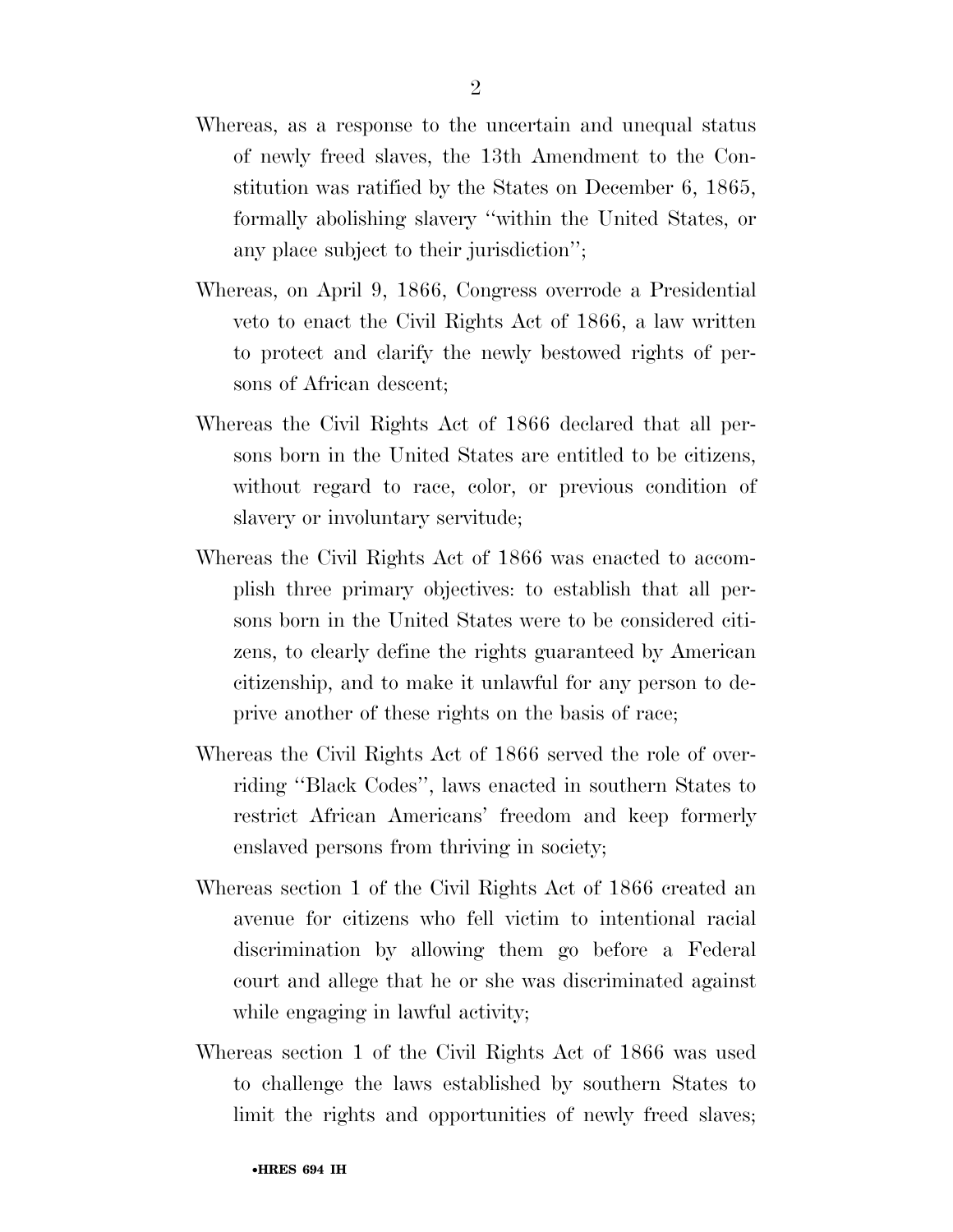- Whereas under section 1977 of the Revised Statutes (42 U.S.C. 1981), as derived from section 16 of the Enforcement Act of 1870 (16 Stat. 140) and section 1 of the Civil Rights Act of 1866 (14 Stat. 27), African American citizens are given the right to enforce contracts, give evidence in court, sue and be sued, and purchase, sell, and convey real and personal property;
- Whereas, in 1975, the Supreme Court found in Johnson v. Railway Express Agency, Inc., 421 U.S. 454 (1975), that section 16 of the Enforcement Act of 1870 (16 Stat. 140) allowed for private employers to be held accountable for discrimination within their ranks;
- Whereas section 1977 of the Revised Statutes (42 U.S.C. 1981) applies to all contracts, including those between employer and employee, and has become a vital tool for employment discrimination claimants;
- Whereas section 1977 of the Revised Statutes (42 U.S.C. 1981) stands as one of the only laws protecting against employers openly discriminating on the basis of race when contracting with other parties;
- Whereas it is well established that section 1977 of the Revised Statutes (42 U.S.C. 1981) has been invoked to challenge race discrimination in employment matters and has held bad actors accountable for contract discrimination;
- Whereas, in 1989, the Supreme Court narrowly interpreted section 1977 of the Revised Statutes (42 U.S.C. 1981) to only apply to contract formation in Patterson v. McLean Credit Union, 491 U.S. 164 (1989), finding that only certain points in a contractual engagement could be subject to the protections afforded in such section;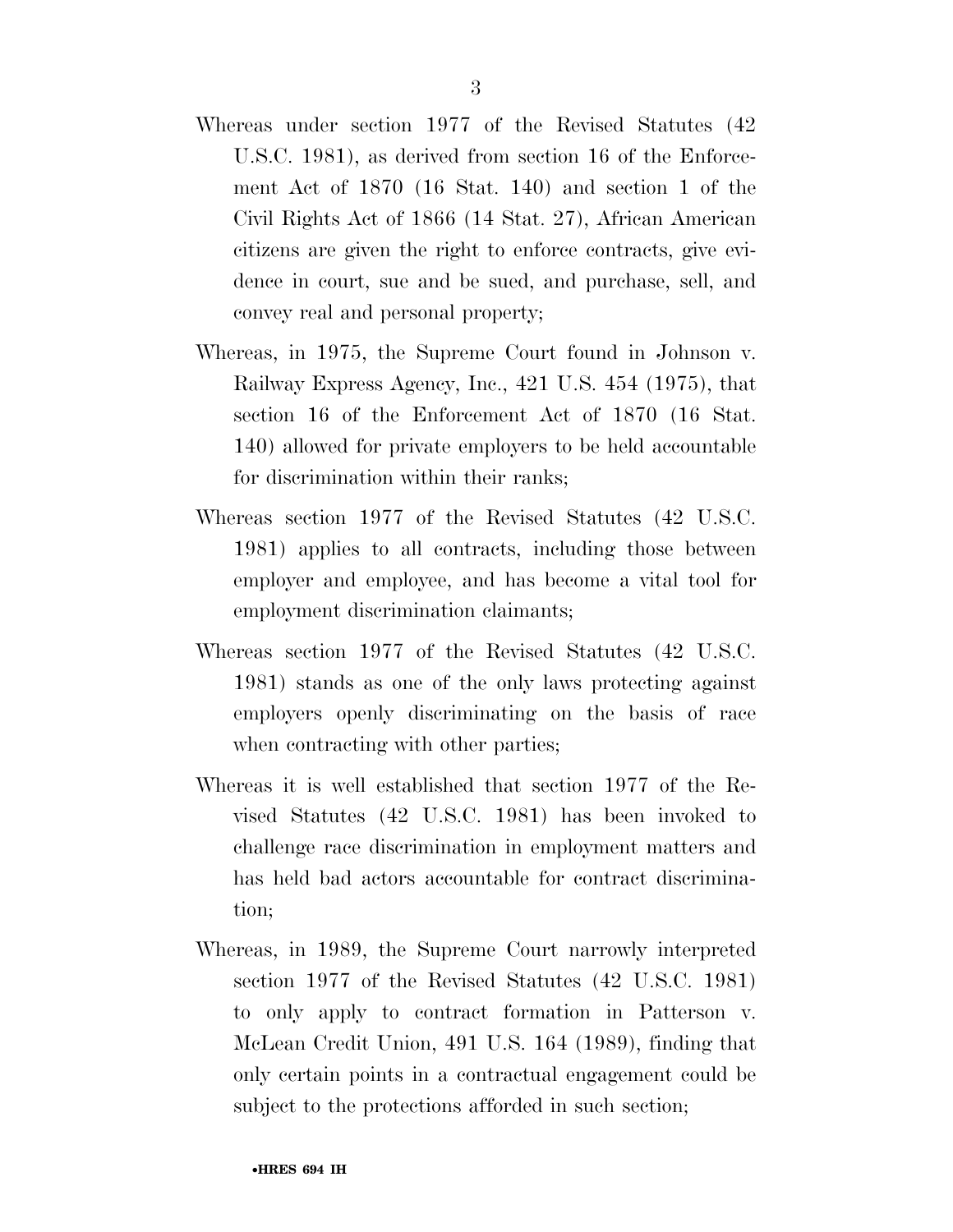- Whereas the ruling in Patterson v. McLean Credit Union, 491 U.S. 164 (1989) functioned as a major setback in ensuring that all aspects of an employee or individual's interaction with a business would be free of racial discrimination;
- Whereas, in 1991, Congress disagreed with a plethora of Supreme Court decisions that undermined Federal antidiscrimination laws and challenged the Court's restrictive interpretation of section 1977 of the Revised Statutes (42 U.S.C. 1981) in Patterson by statute, as part of the Civil Rights Act of 1991;
- Whereas the 2008 decision in CBOCS West, Inc. v. Humphries, 553 U.S. 442 (2008), further determined that section 1977 of the Revised Statutes (42 U.S.C. 1981) prohibits not only direct discrimination, but retaliation of those alleging discrimination, as well;
- Whereas Congress' intent is clear through the legislative history of section 1977 of the Revised Statutes (42 U.S.C. 1981), which definitively illustrates the law was meant to provide and enforce robust protection against race discrimination in contracting;
- Whereas section 1977 of the Revised Statutes (42 U.S.C. 1981) provides that ''[a]ll persons within the jurisdiction of the United States shall have the same right . . . to make and enforce contracts . . . as is enjoyed by white citizens.'' and the statute defines ''make and enforce contracts'' to ''include the making, performance, modification, and termination of contracts, and the enjoyment of all benefits, privileges, terms, and conditions of the contractual relationship.'';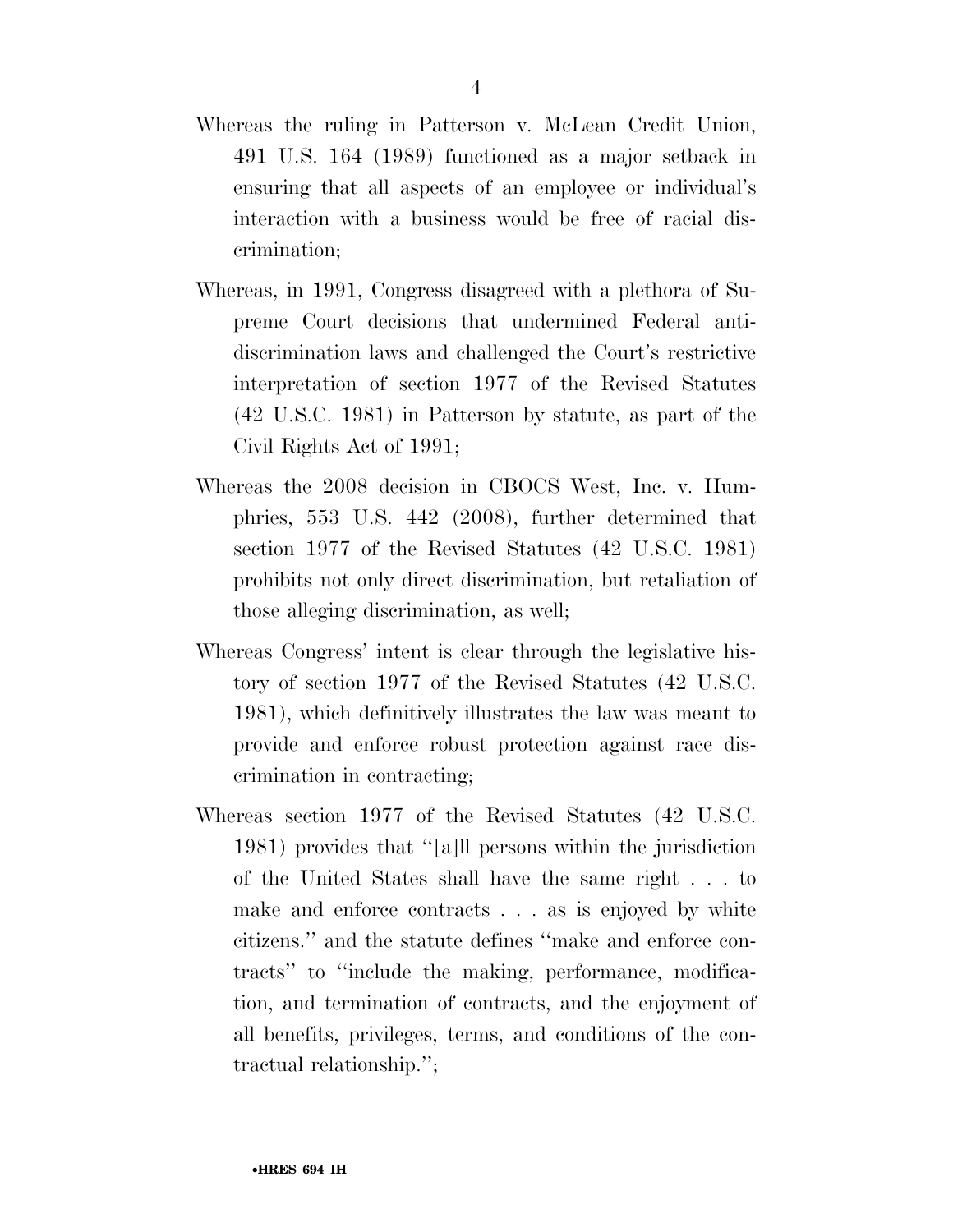- Whereas section 1977 of the Revised Statutes (42 U.S.C. 1981) clearly enumerates the protections afforded to minorities in the United States when contracting with businesses and makes clear that all aspects of the creation, modification, and termination of contracts are subject to the scrutiny of such section;
- Whereas the most direct interpretation of section 1977 of the Revised Statutes (42 U.S.C. 1981) ensures that all racial minorities in the United States be granted the opportunity to enter into contractual agreements free of discrimination; and
- Whereas section 1977 of the Revised Statutes (42 U.S.C. 1981) serves as a critically important tool to ensure no person is denied the ability to contract with another on the basis of race: Now, therefore, be it

1 *Resolved,* That the House of Representatives—

- 2 (1) recognizes and honors the historical signifi-3 cance of section 1977 of the Revised Statutes (42 4 U.S.C. 1981), and its instrumental contributions to 5 our Nation's pursuit of equal protection for all 6 Americans;
- 7 (2) reaffirms its commitment to the 13th, 14th, 8 and 15th amendments, to the Civil Rights Act of 9 1866 (and the laws derived therefrom), and to the 10 civil rights and liberties of all racial minorities 11 across the country; and
- 12 (3) reaffirms the congressional intent behind 13 section 1 of the Civil Rights Act of 1866 (and the